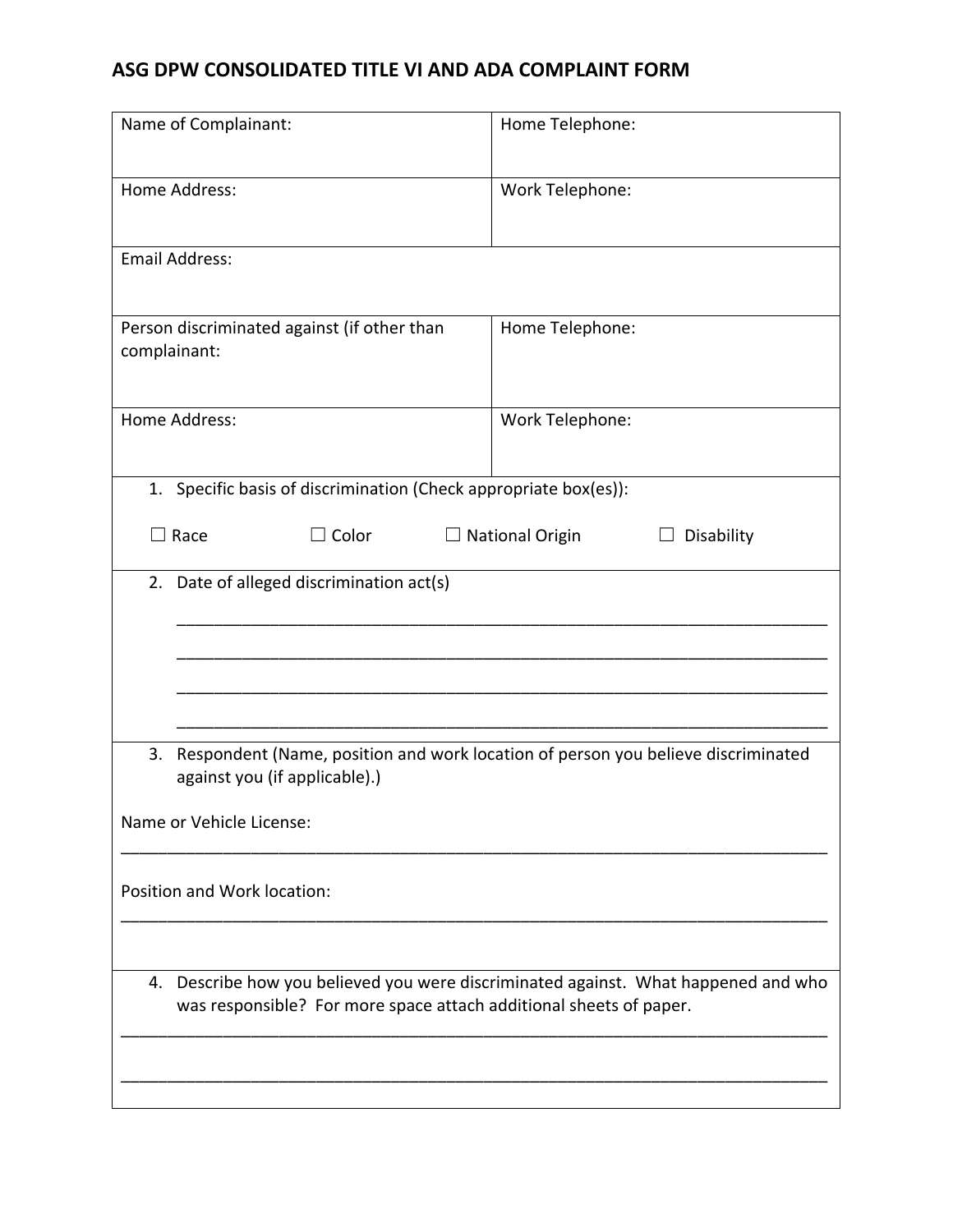## **ASG DPW CONSOLIDATED TITLE VI AND ADA COMPLAINT FORM**

| 5. Did you file this complaint with another federal, state or local agency; or with a<br>federal or state court? $\Box$ Yes $\Box$ No If your answered yes, please check each agency<br>with whom the complaint was filed. |
|----------------------------------------------------------------------------------------------------------------------------------------------------------------------------------------------------------------------------|
| $\Box$ Federal Agency $\Box$ Federal Court $\Box$ State Agency $\Box$ State Court $\Box$ Local Agency                                                                                                                      |
| Agency Name and Date filed:                                                                                                                                                                                                |
|                                                                                                                                                                                                                            |
| 6. Provide contact person information for the additional agency or court:                                                                                                                                                  |
|                                                                                                                                                                                                                            |
| Address:                                                                                                                                                                                                                   |
|                                                                                                                                                                                                                            |
| 7. Sign complainant in the space below. Attach any supporting documents.                                                                                                                                                   |
|                                                                                                                                                                                                                            |
|                                                                                                                                                                                                                            |
|                                                                                                                                                                                                                            |
|                                                                                                                                                                                                                            |

Please fill out this form and mail to the:

Transit Program Manager and Civil Rights Officer American Samoa Government Dept. of Public Works First Floor, Tafuna Road Pago Pago, AS. 96799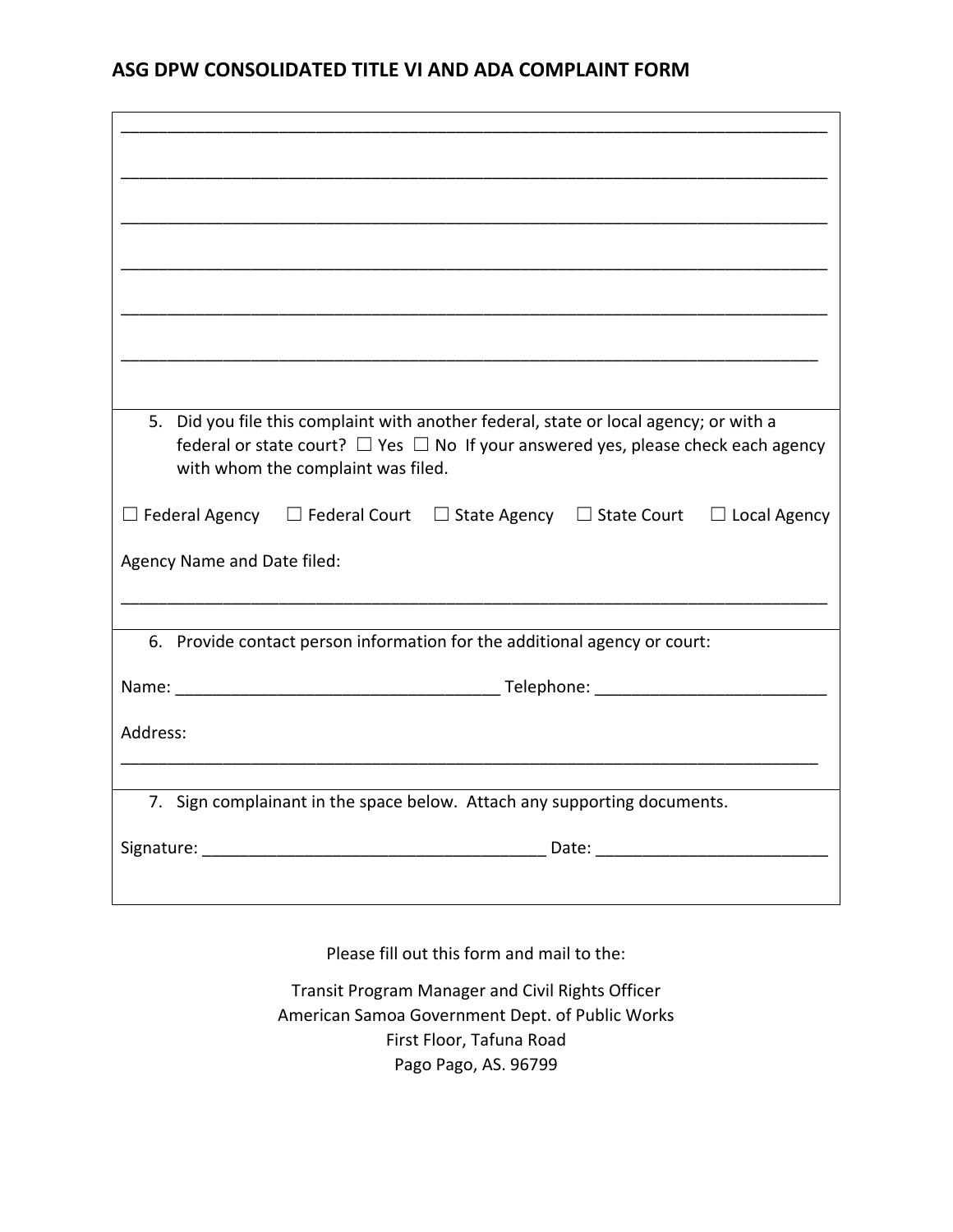

**AMERICAN SAMOA GOVERNMENT DEPARTMENT OF PUBLIC WORKS**



## **PEPA FAATUMU MO LE FAAULUINA O SE TAGI ONA O NI FAIGA FAAITUAU UA E AAFIA AI E FAAVAE I LUGA O AIA TATAU A TAGATA (CIVIL RIGHTS -TITLE IV) PO'O SE MANAOGA FAAPITOA (DISABILITY).**

| Suafa o le o loo faauluina le tagi:                                                                                                                                    | Numera telefoni fale:                 |  |
|------------------------------------------------------------------------------------------------------------------------------------------------------------------------|---------------------------------------|--|
| Nuu & Pusa Meli:                                                                                                                                                       | Numera telefoni a le fale faigaluega: |  |
| Imeli:                                                                                                                                                                 |                                       |  |
| Suafa o le sui ua aafia i uiga faaituau (pe afai e ese<br>mai i lē o loo faauluina le tagi):                                                                           | Numera telefoni fale:                 |  |
| Nuu & Pusa Meli:                                                                                                                                                       | Numera telefoni a le fale faigaluega: |  |
| 1. Ituaiga faiga faaituau ua aafia ai (Maka le pusa o i lalo):                                                                                                         |                                       |  |
| Ituaiga Tagata (Race) $\Box$ Lanu (Color)<br>$\Box$ Manaoga<br>Atunuu (National Origin)<br>faapitoa (Disability)                                                       |                                       |  |
| 2. Aso na aafia ai i faiga faaituau:                                                                                                                                   |                                       |  |
| 3. Suafa o le tagata e faasaga iai le tagi (Galuega & tulaga i totonu o le galuega)                                                                                    |                                       |  |
| Suafa poo le Numera o le laisene o le Taavale:<br><u> 1980 - Jan Barnett, mars eta bat erroman erroman erroman erroman erroman ez erroman erroman ez erroman ez er</u> |                                       |  |
|                                                                                                                                                                        |                                       |  |
| 4. Faamatala auiliili le mafuaaga ma le ituaiga faaituau ua e aafia ai, ma auiliili mai le mea sa tupu.<br>Faaoga se isi pepa pe a moomia se isi avanoa.               |                                       |  |
|                                                                                                                                                                        |                                       |  |
|                                                                                                                                                                        |                                       |  |